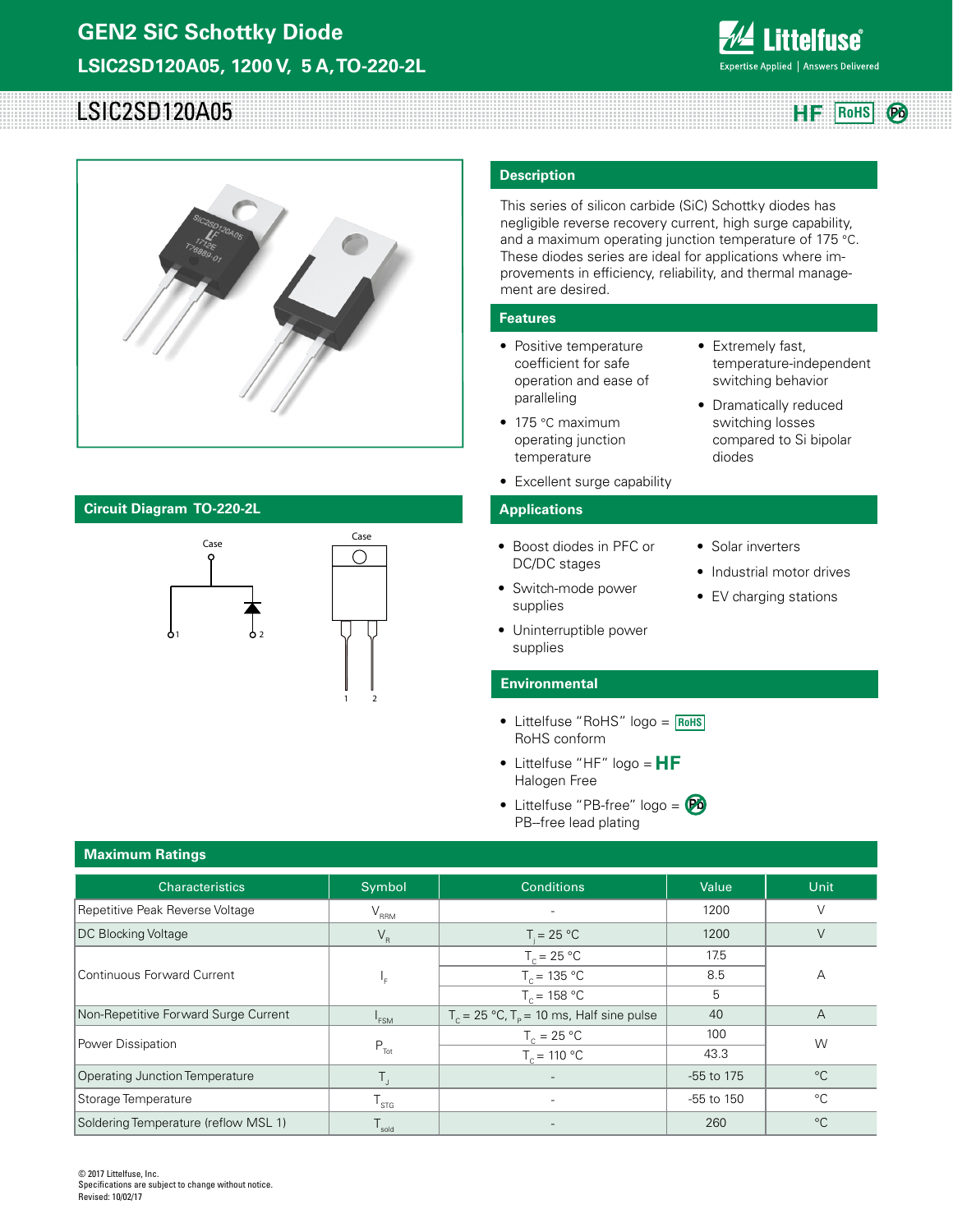

111111111111111

### **Electrical Characteristics**

| <b>Characteristics</b>         | Symbol       | <b>Conditions</b>                                                                                                                                                                       | Value                    |       |      |        |
|--------------------------------|--------------|-----------------------------------------------------------------------------------------------------------------------------------------------------------------------------------------|--------------------------|-------|------|--------|
|                                |              |                                                                                                                                                                                         | Min.                     | Typ.  | Max. | Unit   |
| <b>Forward Voltage</b>         | $V_F$        | $I_F = 5 A$ , T <sub>J</sub> = 25 °C                                                                                                                                                    | $\overline{\phantom{a}}$ | 1.5   | 1.8  | $\vee$ |
|                                |              | $I_{\rm F} = 5 \text{ A}$ , T <sub>1</sub> = 175 °C                                                                                                                                     |                          | 2.1   |      |        |
| <b>Reverse Current</b>         | 'R           | $V_{\rm B} = 1200 \, \text{V}$ , T <sub>1</sub> = 25 °C                                                                                                                                 |                          | $<$ 1 | 100  | μA     |
|                                |              | $V_R = 1200 \text{ V}$ , T <sub>1</sub> = 175 °C                                                                                                                                        | $\overline{\phantom{a}}$ | 5     |      |        |
| <b>Total Capacitance</b>       | $\mathsf{C}$ | $V_{\rm B} = 1$ V, f = 1 MHz                                                                                                                                                            |                          | 310   |      |        |
|                                |              | $V_{\rm B}$ = 400 V, f = 1 MHz                                                                                                                                                          |                          | 29    |      | pF     |
|                                |              | $V_{\rm B} = 800 \text{ V}, f = 1 \text{ MHz}$                                                                                                                                          |                          | 21    |      |        |
| <b>Total Capacitive Charge</b> | $Q_c$        | $V_R$<br>$\ensuremath{\mathsf{V}}_{_{\mathsf{R}}} =$ 800 V,<br>$\ensuremath{\mathsf{Q}}_{\text{c}}$ = $\int c(\ensuremath{\mathsf{V}}) \ensuremath{\mathsf{d}} \ensuremath{\mathsf{V}}$ |                          | 30    |      | nC     |

### Footnote:  $T_1 = +25$  °C unless otherwise specified

| Thermal Characteristics |                             |                          |       |      |      |      |
|-------------------------|-----------------------------|--------------------------|-------|------|------|------|
|                         |                             |                          | Value |      |      |      |
| <b>Characteristics</b>  | Symbol<br><b>Conditions</b> |                          | Min.  | Typ. | Max. | Unit |
| Thermal Resistance      | $R_{\text{euc}}$            | $\overline{\phantom{a}}$ | -     | 1.50 |      | °C/W |



# **Figure 1: Typical Foward Characteristics Figure 2: Typical Reverse Characteristics**

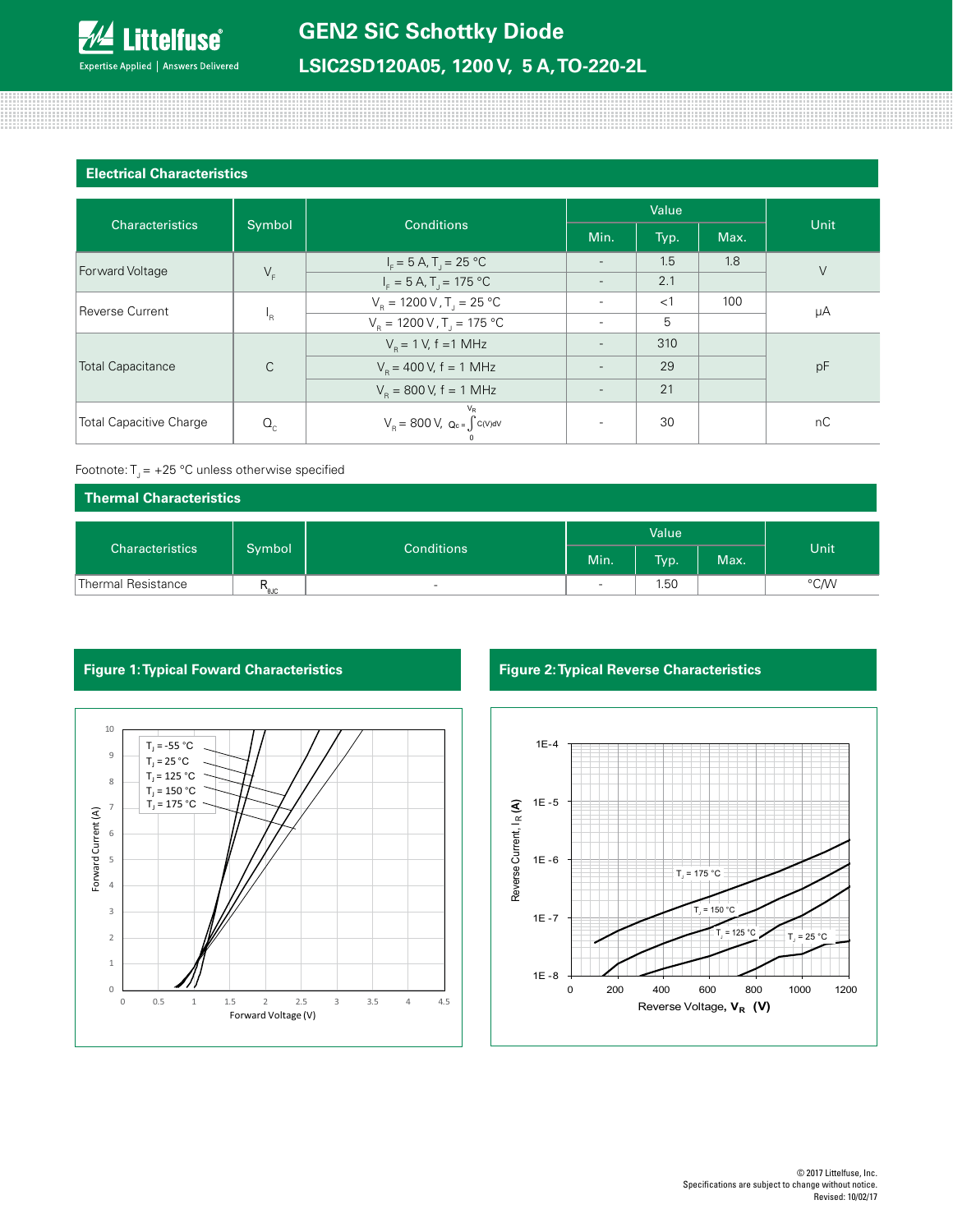# **GEN2 SiC Schottky Diode LSIC2SD120A05, 1200 V, 5 A, TO-220-2L**



888888888



# **Figure 3: Power Derating Figure 4: Current Derating Figure 4: Current Derating**





## **Figure 5: Capacitance vs. Reverse Voltage Figure 6: Capacitive Charge vs. Reverse Voltage**

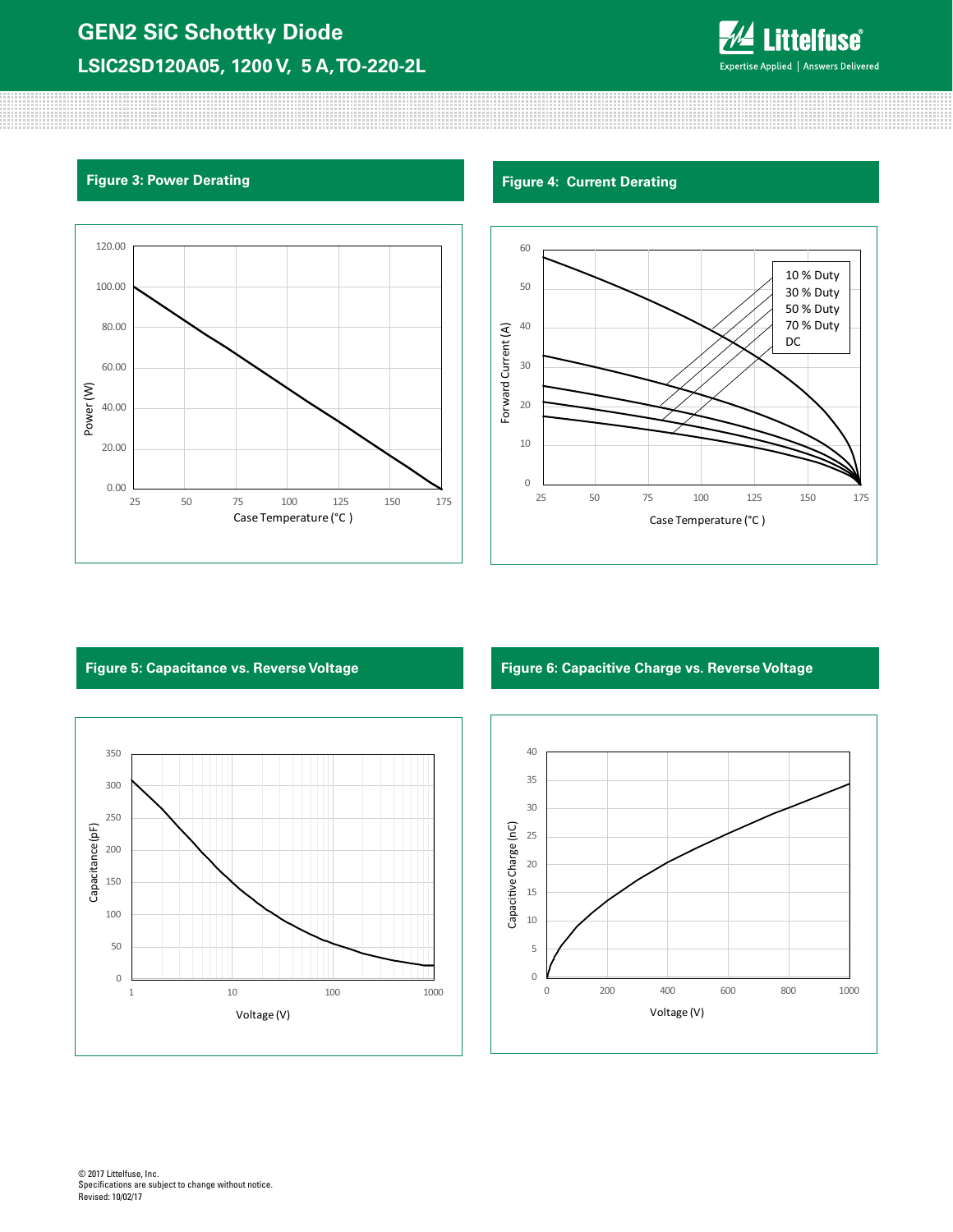

# **Figure 7: Stored Energy vs. Reverse Voltage Figure 8: Transient Thermal Impedance**





# **Part Numbering and Marking System**



# **Packing Options**

| <b>Part Number</b> | <b>Marking</b> | Packing Mode   M.O.Q |      |
|--------------------|----------------|----------------------|------|
| LSIC2SD120A05      | SIC2SD120A05   | Tube                 | 1000 |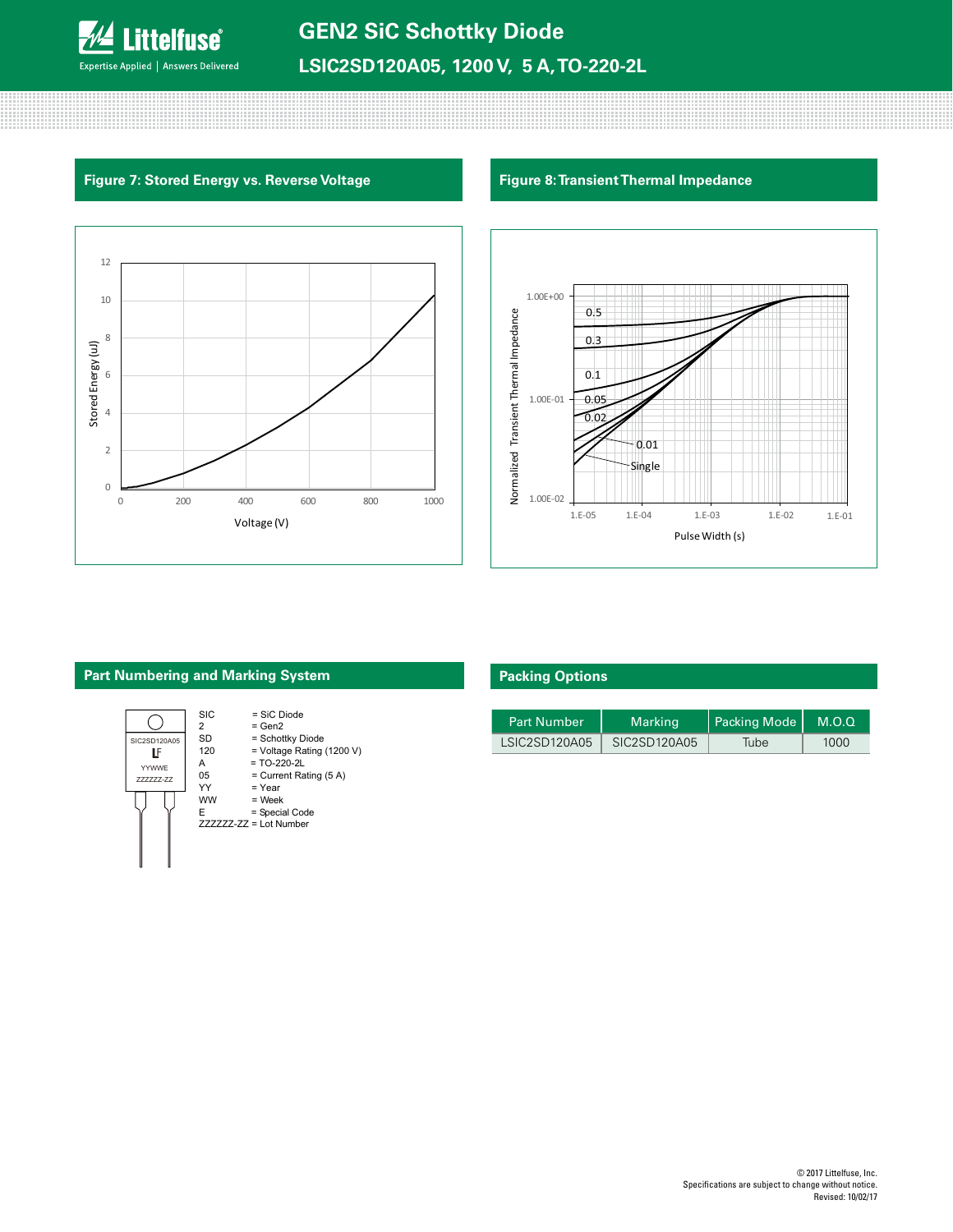

### **Dimensions-Package TO-220-2L**





 $\mathbf{\sigma}$ 

E1

 $+$ 

 $\infty$ P

D2

| Min    | Nominal | <b>Max</b> |  |
|--------|---------|------------|--|
| 4.320  | 4.450   | 4.570      |  |
| 1.140  | 1.270   | 1.400      |  |
| 2.500  |         | 2.740      |  |
| 0.690  |         | 0.880      |  |
| 0.680  |         | 0.870      |  |
| 1.230  |         | 1.390      |  |
| 1.220  | 1.270   | 1.380      |  |
| 0.360  |         | 0.503      |  |
| 0.630  |         | 0.527      |  |
| 14.900 |         | 15.600     |  |
| 8.615  |         | 9.017      |  |
| 12.840 |         | 12.950     |  |
| 10.000 | 10.180  | 10.360     |  |
| 7.570  | 7.610   | 7.680      |  |
| 2.490  | 2.540   | 2.590      |  |
| 5.030  | 5.080   | 5.130      |  |
| 6.295  | 6.545   | 6.795      |  |
| 13.000 | 13.500  | 14.00      |  |
| 2.390  |         | 3.250      |  |
| 3.710  | 3.840   | 3.960      |  |
| 2.650  |         | 3.050      |  |
|        |         | 0.254      |  |
|        |         |            |  |

**Millimeters** 

Recommended Solder Pad Layout

MOLD FLASH (Refer to notes)

 $\widehat{e}$ MOLD FLASH  $\frac{1}{2}$ °.



NOTES: 1. DIMENSIONS D & E DO NOT INCLUDE MOLD FLASH. MOLD FLASH SHALL NOT EXCEED 0.127 MM PER SIDE. THESE DIMENSIONS ARE MEASURED AT THE OUTERMOST EXTREME OF PLASTIC BODY.

2. DIMENSIONS E2 & H1 DEFINE A ZONE WHERE STAMPING AND SINGULATION IRREGULARITIES RE ALLOWED.

© 2017 Littelfuse, Inc. Specifications are subject to change without notice. Revised: 10/02/17